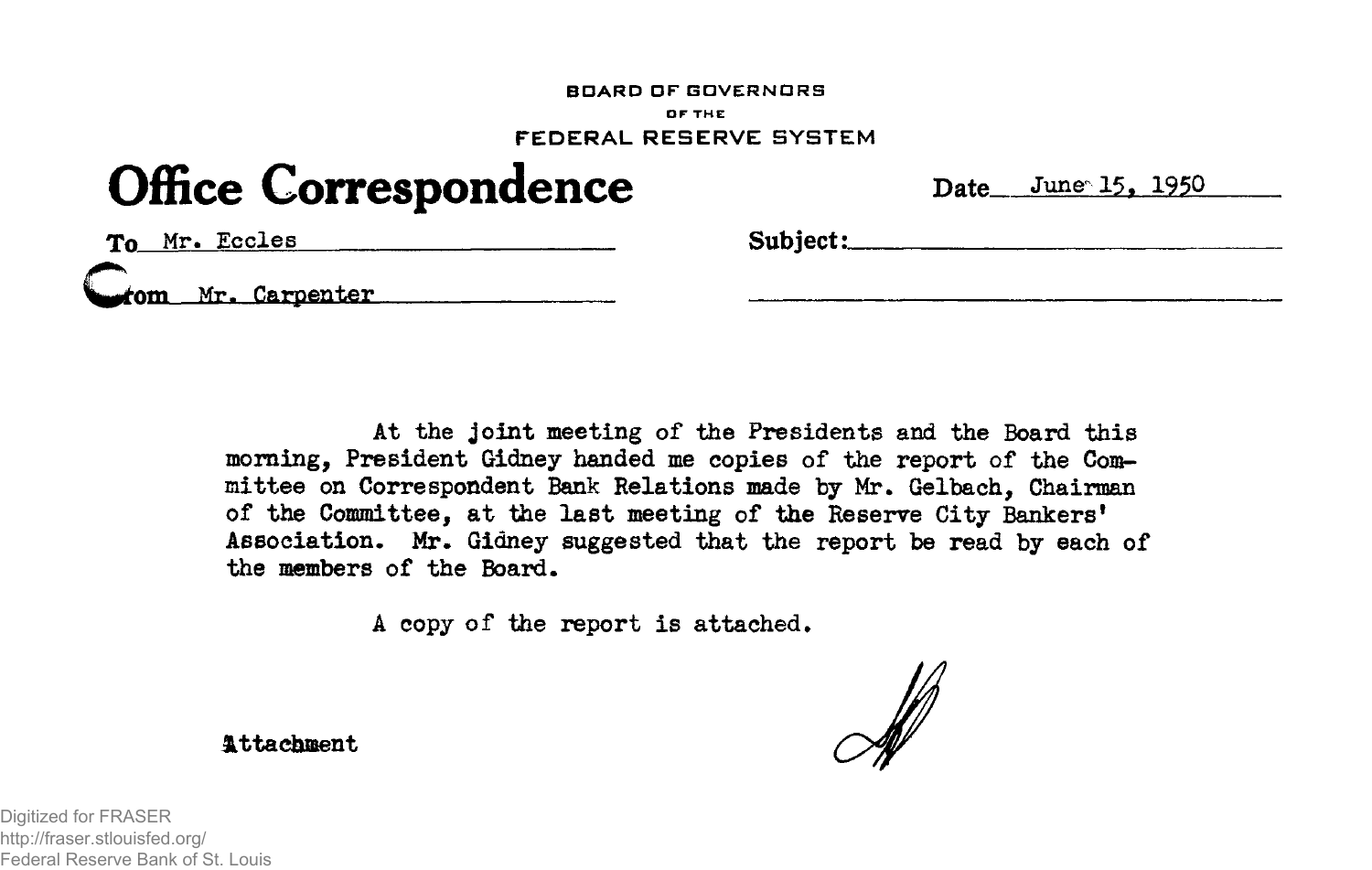## **REFORT OF COMMITTEE ON CORRESPONDENT BANK RELATIONS**

**3y Loring L. Gelbach, Chairman** 

**At the meeting of the Directors of the Association held i n San Francisco last October, the Committee on Correspondent Bank Relations was instructed to report to thi s Convention on the competitive activities of the Federal Reserve Banks**  as related to correspondent bank relations.

**A survey of the competitive activities of the Federal Reserve Banks re**veals an increasingly aggressive attitude throughout the past year on the part of **some of the Federal Reserve District Banks. The activities range from direct**  solicitation of non-member banks to join the system, to the rumored solicitation **of member banks for a larger share of their excess reserve balances.** 

**To establish a closer banking relationship with both member and non**member banks, the Federal Reserve Banks have instituted many additional banking services at little or no cost to the private banks. Included among the services **offered private banks are the following:** 

1. Activity solicitation. Federal has aggressively solicited activity **particularl y among the country banks. I t has been made clear to tho member banks that by using Federal's facilities they can cut down on the compensating balances which they would otherwise have to carxy with cit y correspondents. Federal justifies thi s solicitatio n on the ground that they have a responsibility to**  serve member banks in every way.

**Federal Reserve Banks are i n a much better position than private banks i n solicitin g thi s activit y as they are to a certain extent the supervisory authority of the private banks through regulations and periodic examinations.** 

**I t i s submitted that the active account of a correspondent bank i s**  more profitable than a complimentary account;--this, almost without exception. **Proof lies** *in* **analysis of correspondent bank accounts.** 

**2. The absorption of forwarding costs on items shipped to other Federal**  Reserve Cities. This is a subject with which all are familiar and has resulted **i n loss of check clearance activity, and in numerous cases has resulted i n major declines i n balances carried by correspondent banks.** 

**3. The almost system-wide elimination of sorting requirements on**  letters up to, say 250 items and the application of one-day availability on the **total amount.** 

**U\* Currency shipments. Members of the Association are thoroughly**  familiar with this service offered to banks on a discriminatory basis. This **service i s not offered by the Federal Reserve Banks to banks located i n the same city. And, of course, i t i s worthy of comment that cit y correspondents, when shipping currency to out-of-town banks, are not permitted to absorb forwarding costs because of Regulation Q.**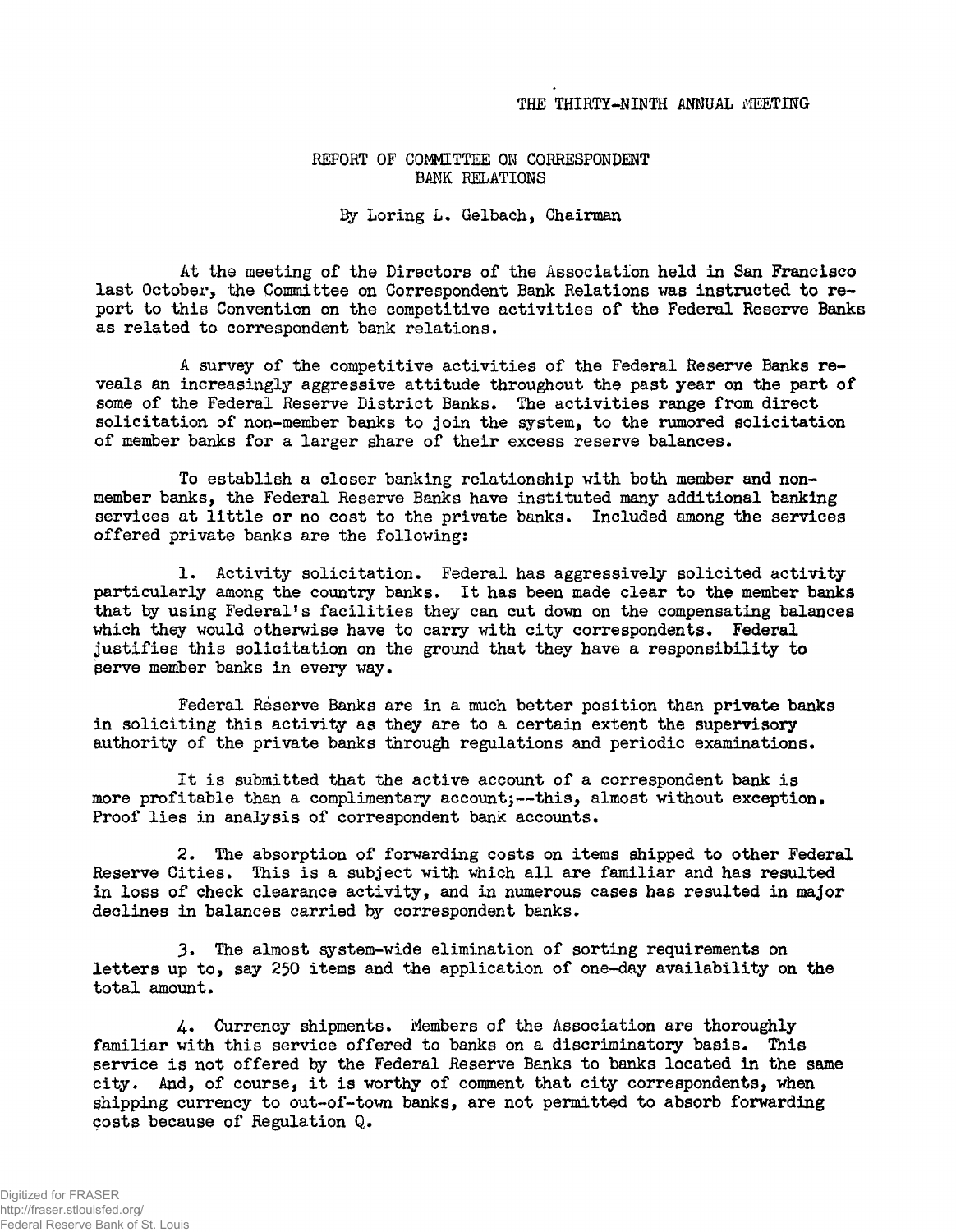**5. Custody of securities. This safekeeping service i s rendered on a discriminatory basis.** 

**6. Government bond transactions. Federal Reserve Banks provide facilities for the purchase and sale of governments as agent for member banks. They apparently do not take these transactions into their own portfolio but**  pass the transactions along to government security dealers.

7. Non-member clearings. Federal Reserve solicits the clearings of **non-member banks and after the services have been accepted by the non-member banks, suggests and obtains balances from the non-member as an offset against Federal clearing costs.** 

**8. Federal Reserve Banks - at least a few of them - are giving**  assistance to member banks on operating problems - particularly proof and bookkeeping. Information has been received that a Federal Reserve Bank is now con**sidering the employment of management consultants to render such service and are planning to recruit the support of state bankers associations for such a program.**  Obviously, this would be a direct parallel to the survey service which Reserve **City Banks have offered for a number of years, and which i s provided by many banks in varying degrees.** 

**9. Certain of the Federal Reserve Banks have embarked on a program of**  group meetings for country bankers which are held in the district banks, its **branches or i n the field . Certain of the banks have recruited a staff of economists, engineers, and agronomists, making their services available to member**  and non-member banks alike. Recently in the Cleveland District, group meetings of country bankers have been held by the Federal Reserve Bank on dates and in **places that were competitive with similar meetings scheduled by the State Bankers Association, as well as a Reserve City Bank.** 

No doubt other services have been offered to the country banks in competition for correspondent bank balances and it is apparent that the Federal Reserve Banks are borrowing every idea developed by the city correspondents and thereby weakening the correspondent banking relationships. If the Federal Reserve System carries through to its ultimate goal of granting immediate availability for all items in transit, an important function of the Reserve City Banks will have been supplanted. But more about this later.

It is apparent from our information that while this competitive activity **i s more pronounced i n certain Federal Reserve District s than i n others, the problem i s national i n scope. These competitive activities are introduced gradually over a period of time and are not announced as an overall policy of the**  System. It is also apparent that many Reserve City Bankers are not aware of the **nature and seriousness of the threat and thi s i s indicative of the magnitude of the problem.** 

**I t i s evident that the monetary authorities regard the use of increased reserve requirements as an important tool in the effective management of our economy. The Federal Reserve considers i t imperative that al l banks be brought**  under its controls. Since legislative action to compel all federally insured banks to conform to reserve requirements has failed, a concerted effort is now

**- 2 -**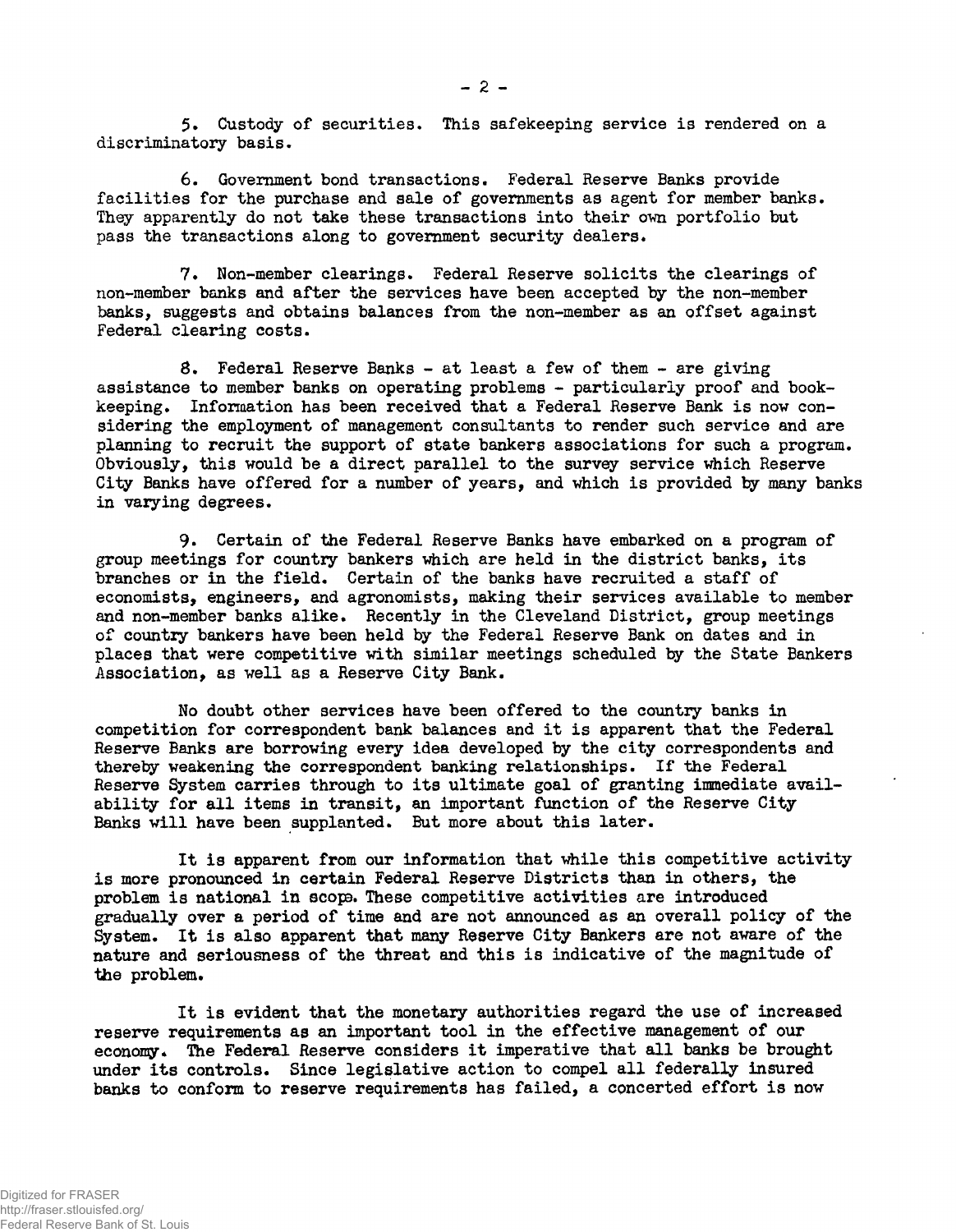**being ntade to get controls by inducement. All banks throughout the country**  should be made aware of this situation. They could then collaborate on a common **policy.** 

**Now we come to the subject of immediate availability. We have had telephone call s and letter s asking why thi s subject becomes important at thi s time. I t i s not a new subject and reference i s made to thi s Committee<sup>f</sup> s report i n 1943 at Coronado. In that report Dick Aishton said: "With a change i n economic conditions i t i s altogether probably that consideration wil l be given to elimination of float . We should be aware therefore of the rami**fications of this problem." On January 30, Gil Perkins and your Chairman were **informed in the office of the Federal Reserve Board of Governors that the**  question of immediate availability was under consideration. As a consequence a report was made to this Committee at a meeting in New York February 6, following which a report was made to the Board of Directors of the Association. It **was then suggested that a form of questionnaire be prepared. After considerable difficult y in developing a questionnaire, a form was decided upon and**  forwarded to approximately 215 banks represented in this Association. Additional **questions were propounded, but after study i t was decided to confine the questionnaire to the form used. The response to this questionnaire was gratifying and your Chairman has received replies from something better than 50% of the banks.** 

**I n a great number of instances the returned questionnaire was ac**companied by comments or letters expressing a broad range of ideas on this sub**ject of immediate availability. The majority of the comments were opposed to immediate availability, and i n some few instances the bankers indicated that**  they were in favor of the Federal granting immediate availability and taking on the work of handling all cash items.

Following the mailing of the questionnaire to the banks and in dis**cussions with the President of a Federal Reserve Bank, i t was learned that the**  System proposed a shortening of all availability schedules to a maximum of two **days, effective about May 1st, Subsequently we were informed that at the meeting**  of the presidents of the 12 Federal Reserve Banks the two-day maximum availability **proposal was presented to the presidents and after discussion the two-day maximum schedule was approved and adopted by the Board to become effective as soon as new schedules are prepared and mechanical adjustments accomplished.** 

**Discussions with Federal Reserve Bank authorities indicate that the majority of the presidents of the System at the present time are opposed to the**  immediate availability plan. The same conversations, however, indicate there is but one short step from two-day maximum availability schedules to one-day avail**abilit y and the Board apparently i s for further shortening of schedules.** 

**I t i s a fact that the matter of reducing deferment and expediting collection of checks has been submitted to the presidents of the 12 banks for**  study and report to the Board of Governors. It is stated that these reports when received will be passed along to the technical staff for study with their con**clusions and recommendations to be presented to the Board and the Federal Advisory Council. We are informed that there i s a standing committee of officer s**  of the System on this subject, which includes immediate availability, with a special committee of research men in Washington doing the work. It appears that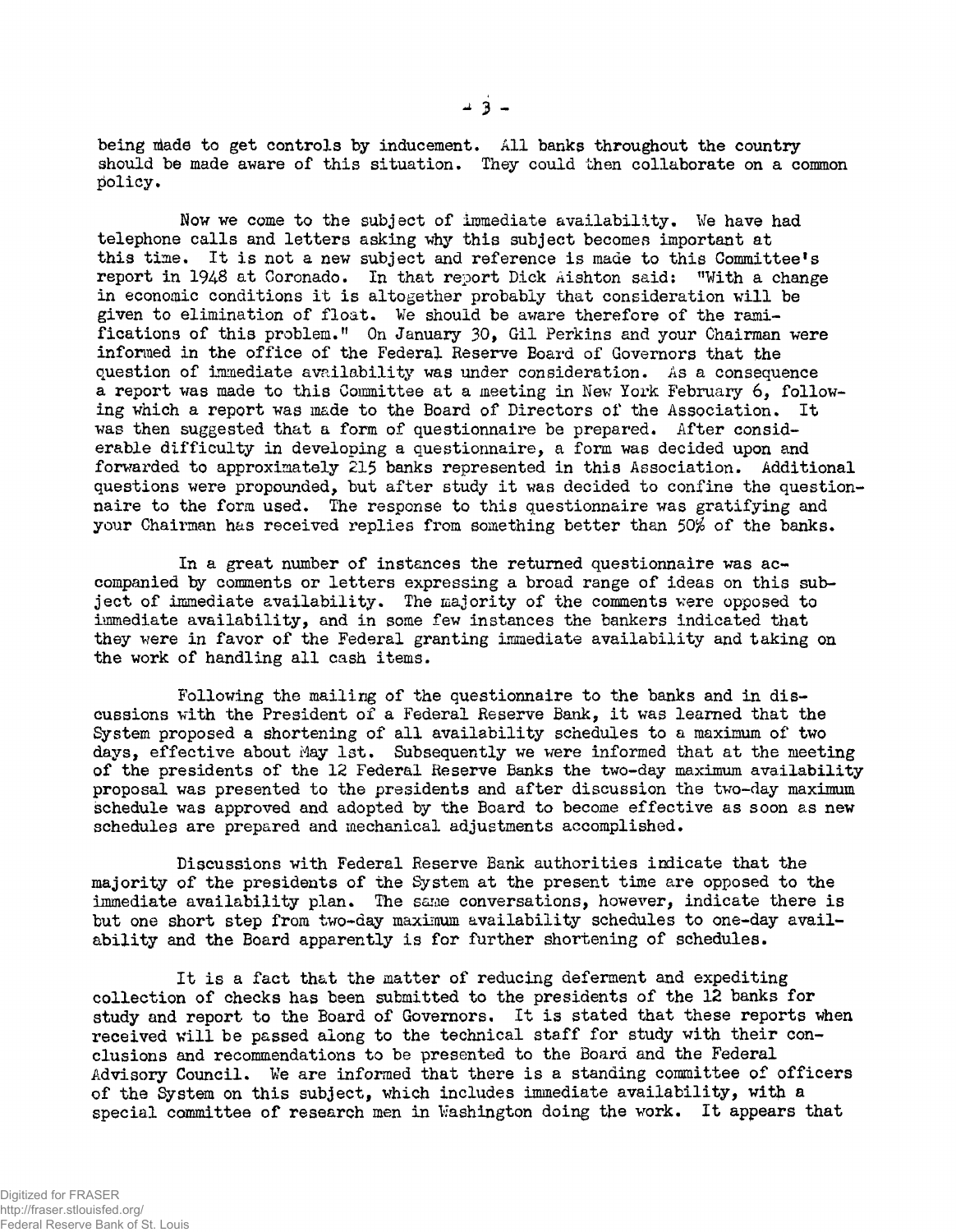their present ideas are unformulated, but the study and the work do go forward.

**Now, as to the figures on the questionnaires that have been returned to the Committee: - The figures have al l been tabulated and an attempt made**  to analyze them. It became apparent after studying the first 30 or 40 returns **that there was great variance i n the thinking on the question and that i t would**  be extremely difficult and hazardous to develop any conclusions from the figures themselves. This was borne out by additional returns. If we attempt to interpret the thinking that was indicated in the replies we must conclude that the smaller **banks would experience results entirel y differen t from the results expected by**  the larger institutions. It developed then that the problem is too complex to be solved by this approach alone because the questionnaire is restricted to the effect on earnings. A number of banks have pointed out that what appears on first analysis to be a profit may, when broader and more detailed study is made of their computations, prove to have been elusory and will be found to have been false when all the other phases of the problem have also been thoroughly analyzed and studied. Therefore, we believe it would not be advisable to circulate to the members or to **those responding to the questionnaire a compilation of these figures and I have recommended to the Committee end to the Board of Directors that these figures should not be reported even though the letter accompanying the questionnaires promised such a report.** 

**The questionnaire has, however, provoked widespread interest in the subject and has developed much thinking and study among the banks• We believe i t has focused serious attention on the subject of availability; has developed questions**  that had not heretofore occurred to your Committee, and this Committee hopes that **as the result of these questionnaires the Association wil l see fi t to immediately undertake a program of study of thi s question by men having ful l time and the**  ability to cover the subject thoroughly.

**We would like to quote from some of the comments received by our Committee.** 

**One - "Oddly enough, there are some commercial banks which advocated that their local Federal Reserve Banks accept cash letters, eliminating sorting requirements. Presumably they had i n mind passing on some of their clerical work to the Federal and eliminating some expense on their own account. I feel that the**  Reserve City members should realize that if they make such requests of the Fed, they will be working against their own interests in the event they do a corres**pondent banking business."** 

**Another - "This subject arouses in my ^ind many thoughts, one of the most serious i n connection with al l banks having correspondent relationships and**  again, all banks in this country in connection with one more step towards govern**ment control.** 

Another - "They tell me that immediate availability of cash letters **deposited with the Federal Reserve Eank has a tendency to put non-member banks**  into the Federal Reserve System and with the Federal Reserve and the RFC in the **small lending business and the country banker growing more conscious that he can use Government agencies to handle excess credit lines, our present correspondent bank relationship could evolve merely into a social relationship. "** 

**Another - "I t i s our opinion that i f the Federal Reserve System does**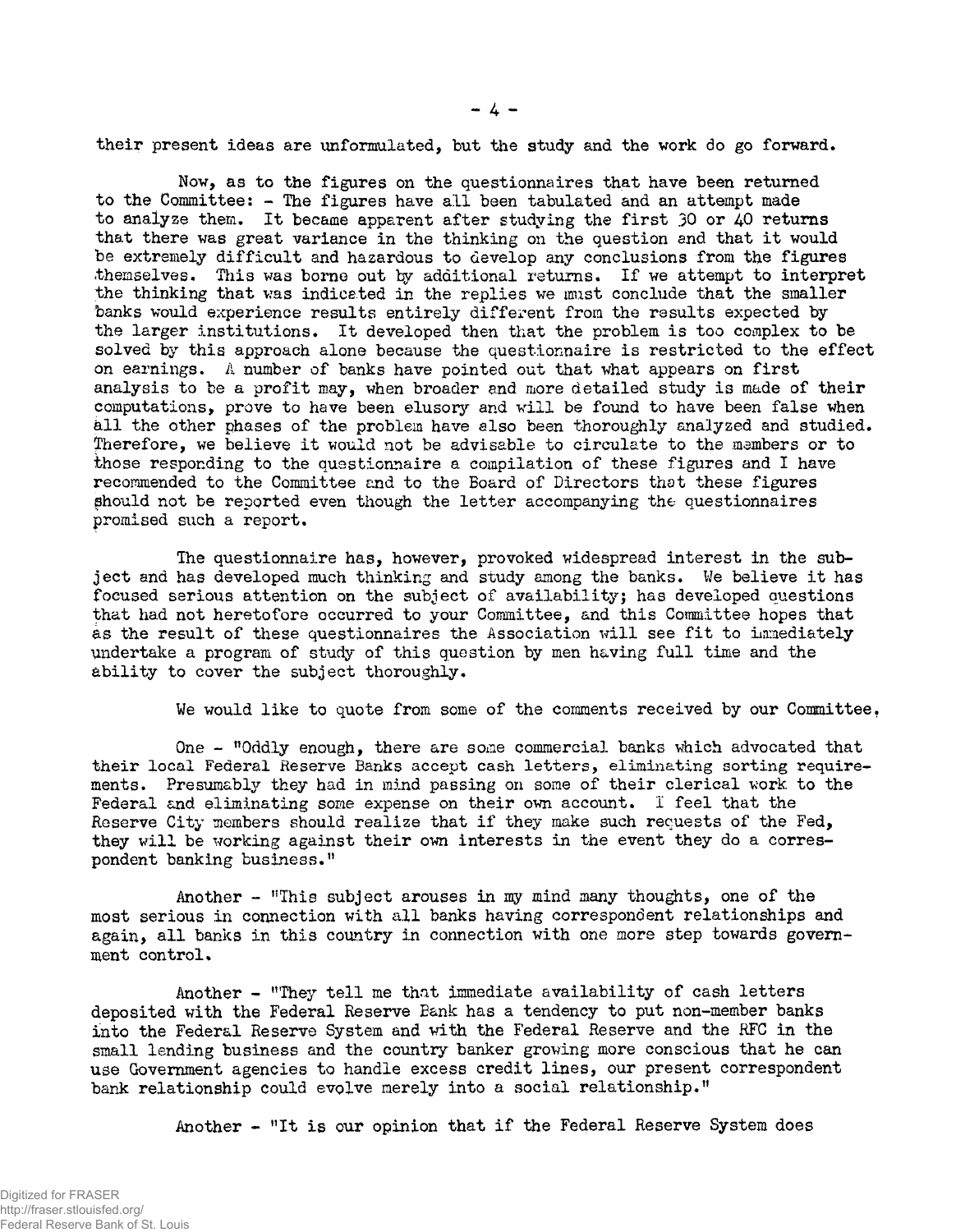establish this plan, it will immediately set in motion certain forces that could **affect many phases of Reserve City Bank operations. The ramifications of these**  effects could be far-reaching, and, furthermore, these effects are difficult to **measure, as they touch at the very foundation stones of the present system of banking."** 

**Another - "Your form letter of March 3rd has challenged us to formalize**  our thinking regarding the possibility of immediate availability on  $\epsilon$ 11 cash items **deposited and it s possible effect on thi s bank."** 

**Again - "Most of our correspondents have been sending their cash letter s to the Federal fo r some time so that the immediate effect i s not h&ra to judge.**  The implications beyond that are, of course, many, but as long as some degree of individuality remains in the human race there will be room for the storekeeper **who serves best, even though he does not provide a bargain sale every other day."** 

Another - "It must be borne in mind that these figures of ours nay **in some way be distorted from others of similar size i n that, while our bank**  is a reserve city bank there is no Federal Reserve Bank or branch located here and the volume of items drawn on our bank is large and important enough for a **great many institutions throughout the country to maintain relationships**  with us so that they will obtain one day's quicker availability on their items **by sending them direct to us. I t would appear to us, therefore, that should the**  FED grant immediate availability on all cash items we would be faced with  $\epsilon$  loss **of a substantial portion of our correspondent bank balances."** 

**There i s a thought for those Reserve Cities that do not have a**  Federal Reserve Bank or branch. However, as many of you know, there has been **suggested that the classifications "Central City," "Reserve City" , and "Country" be eliminated and al l member banks placed on the sane reserve requirements.** 

Another letter - "There would be very little savings in the cost of **operations; however, that does not complete the picture, for the next move the**  Board will make will be the absorption of postage on all cash letters of the **member banks sending their items direct to the Federal. When that i s done, the cit y banks wil l lose 90% of the correspondent bank accounts, for everything wil l go direct to the Federal Reserve Bank with the exception of non-cash and of f**  par par items. It is just another step toward the elimination of our present **banking system."** 

**Another - "One thing that has bot been mentioned, uhich in my opinion i s very important, i s that should they adopt this immediate availabilit y scheme**  the result would be that the reserve of many banks would consist largely of float. Should we ever have a financial panic or return to a very tight or nervous condition, such as we have had in the past, I believe the Federal Reserve Banks **would have to immediately go back to a collected balance basis."**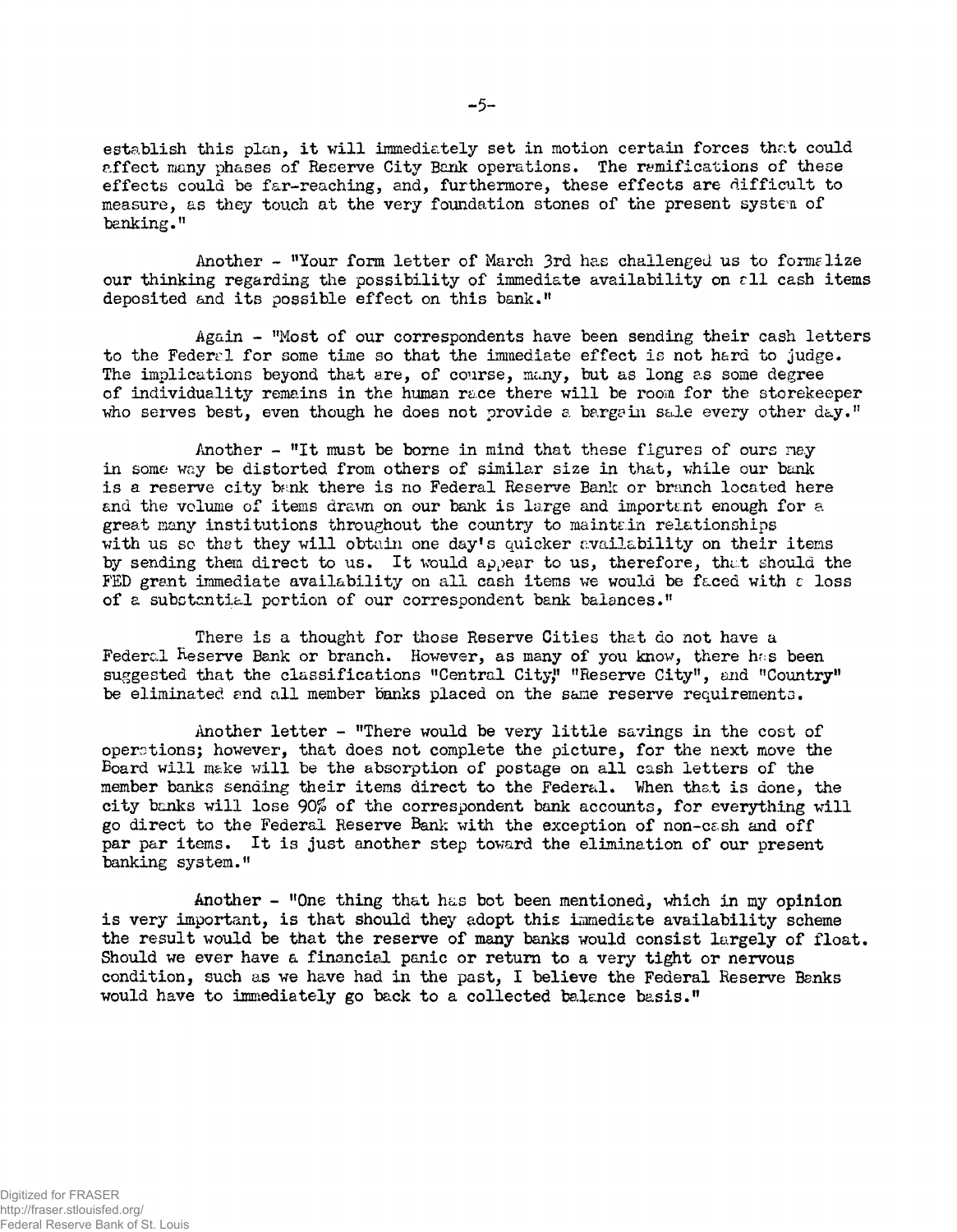Another banker writes as follows: "In the business area any unrealistic treatment of actual facts sets in motion a series of forces which ultimately **adversely affect everyone. I t seems to me that Federal's deferred schedule**  should reflect the actual facts of check collection. We should not rely on the Reserve System for a temporary convenience which is proposed unrealistic procedure may provide. High support prices for commodities in the face of continued expanding surpluses, immediate availability for checks and a half million unnecessary employees on Government payrolls are all part of the seduction of **citizenship by which free enterprise has been attacked. Several years ago the Reserve City Bankers Association was much exercised over the socialism of banking**  from other areas. The adoption of --- and I am still quoting --- immediate availability by mandate of the Reserve System merely because it is a quasi Govern**ment agency and regardless of the fact that there i s no immediate availabilit y of a check except i n the bank on which i t i s drawn, walks the Federal Reserve**  System with a firm tentacle into the operating department of every member of the System in the United States. This backdoor approach I regard as not in the public interest and a most unfortunate procedure since it is not based on the facts of collecting experience. All of the above is exclusive of any consideration of the **propositions as to whether the banks of the country ought to let the Federal Reserve do anything more i n any way for them when developments seems to show that the System has lost it s autonomy and i s today rather more than less a branch of the Treasury.<sup>11</sup>**

Here is a banker who suggests,  $\sim$  and I now quote: "I am positive that we would eliminate all but three of our present correspondent accounts. These three **accounts would be reduced to a minimum balance which would allow us to clear our transfers in New York, Chicago and on the west Coast. It is also our belief that the correspondent accounts which we have i n two states and who are members of the Federal Reserve System would do likewise. "** 

**One banker has injected the question of service charges and writes as**  follows: "Although not mentioned in the questionnaire, another consideration **would be the loss of service charge income resulting from the elimination of float and producing a higher income credit allowance on accounts against which charges are now being made."** 

**A banker i n the Southwest writes that i t seems to him "the treasurers**  of most of the large corporations are rather astute gentlemen and if they become **aware of the fact banks do not have to take into consideration float with the Federal Reserve Banks, they might keep their funds more closely invested and not**  maintain the substantial balances they have in the past.

**And there are a number of other letters. Here i s a banker who says "there i s sharp distinctio n between commercial banks giving immediate credit**  where the only problem is to discourage the use of uncollected funds by a **customer, and reserve banks giving immediate credit for collections. I n the**  latter case, the credits are used as reserves. It has been a long accepted **principle of banking that reserves of banks should be i n collected funds# The proposed action of the Reserve System does violence to thi s principle. "**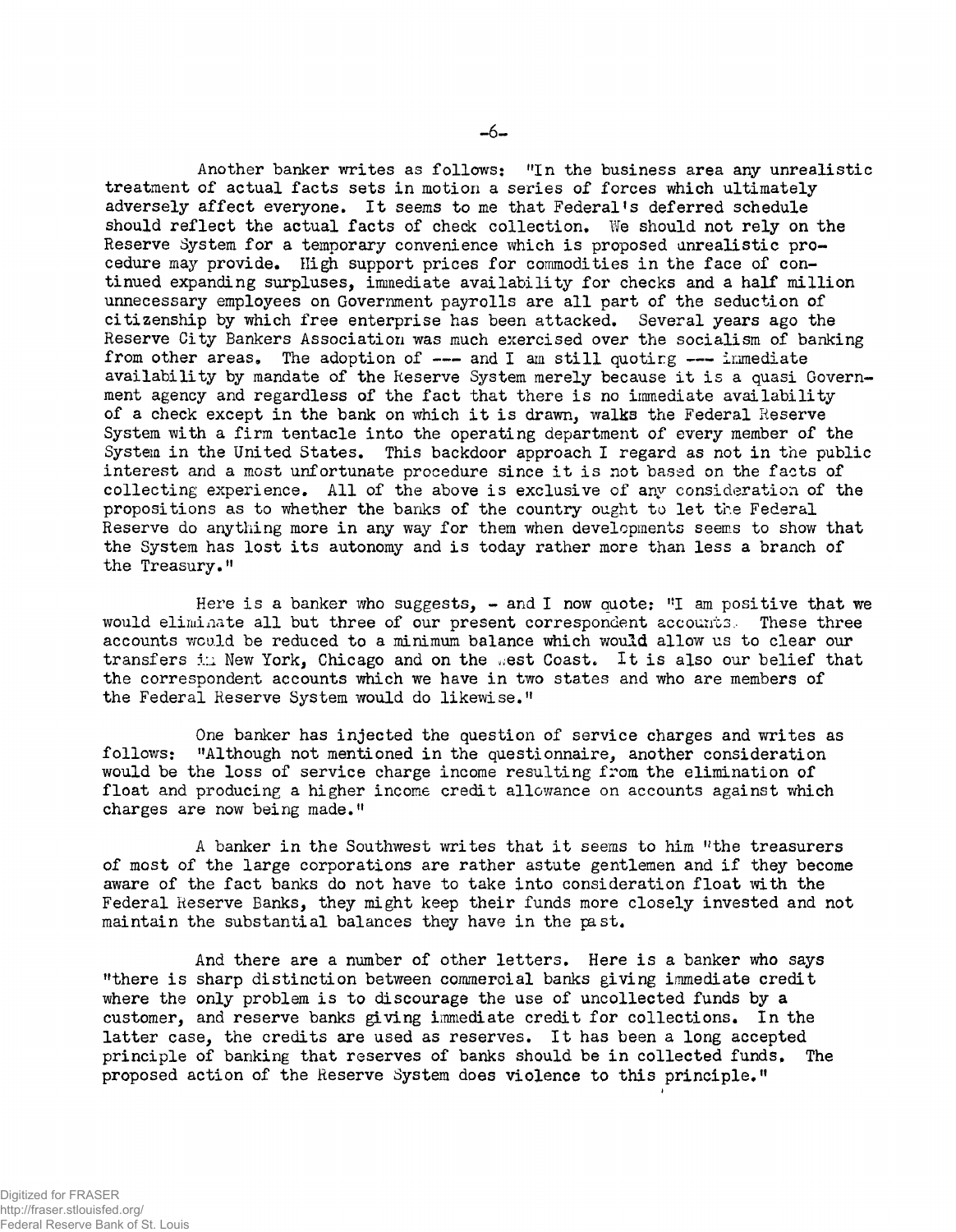**Another banker feels that i n five or six large accounts, and he mentioned national names, would immediately reduce balances with his bank to**  take advantage of the immediate credit which is now carried in the form of **float . And there are many other letter s raising other questions.** 

Then, I turn to the relatively few letters from bankers who have **no particular objection to immediate availabilit y and i n fact would welcome**  it. One banker writes: "We would do just what the Federal does, and if past **experience i s any criterion , do i t better, " He does not think there would be any material differences in the bank balances maintained with Reserve City Banks because of the value of these special services given to the country banks, services the Federal Reserve Banks cannot offer. He expressed the opinion,**  and I quote "that it would be ill-advised for us as bankers to oppose the proposed change in policy, which we must admit is desirable from the standpoint of improv**ing the clearing facilities, solely on the basis that we might lose a portion of**  our correspondent bank balances. Rather, it behooves us to strengthen our posi**tion with the country banks through special services, including two-way partici pation i n over-limit loans, thus welding more closely the ties that bind our**  correspondents to us." And he goes on to say - and I still quote: "If I seem rather complacent about the effect of this change on Reserve City Banks, it is **because I can remember so many times before when we bankers have become upset over similar matters only to find by experience that we have been harmed not one**  whit by the specter that has been raised before us. In fact, we have found that the very regulation we have looked upon with trepidation has resolved itself into a beneficent thing not only for us but for the banking system as a whole. The old order changeth', and with the ability we have demonstrated in the past to **adapt ourselves to change, we should have no trouble getting over the hurdle once more."** 

So gentlemen, you see that the Committee is perplexed by the comments and questions and suggestions of many members of the Association and we have come to the conclusions that your Committee does not have the tools at its command to **answer these questions;** 

- 1. Is the granting of immediate availability sound?
	- **(a) I s a reserve based on uncollected items sound?**
	- **(b) Will immediate availabilit y bring increased reserve requirements?**
- **2. What wil l be the effect of immediate availabilit y on the banking system as a whole?**
- **3. What effect wil l i t have on our overall economy? I s i t inflationar y or i s i t deflationary?**
- **4. What effect wil l immediate availabilit y have on the balances of corporations.**
- **5. What effect wil l immediate availabilit y have on correspondent bank relationships?**